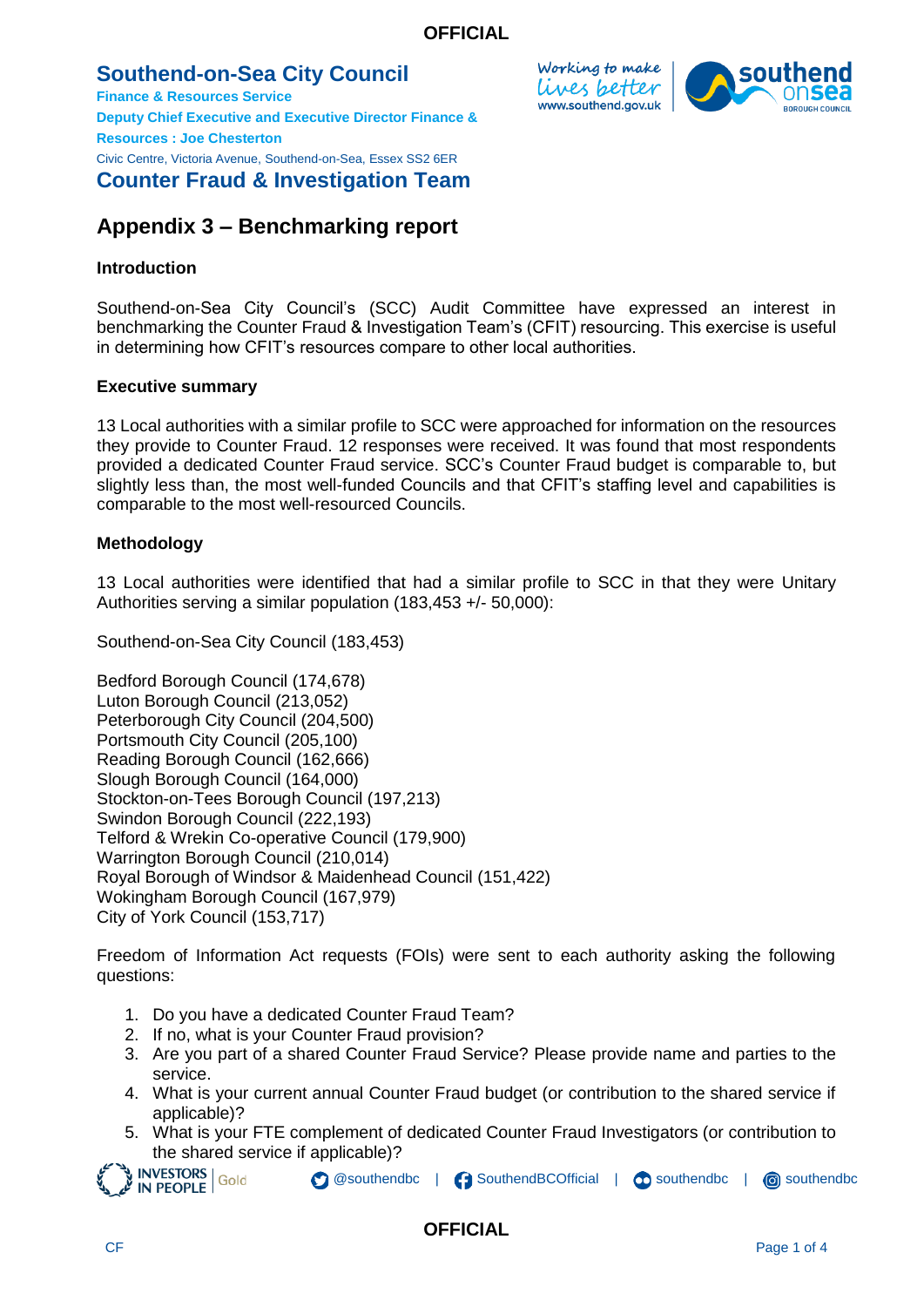## **OFFICIAL**

- 6. What is your FTE complement of dedicated Counter Fraud Intelligence Officers (or contribution to the shared service if applicable)?
- 7. Does your Counter Fraud Team or shared service use a Case Management System? Please provide the name and supplier?
- 8. Do you employ Counter Fraud Investigator Apprentices? Please provide number and your training provider.

## **Results**

The answers to these questions from SCC, for comparison are:

- 1. Do you have a dedicated Counter Fraud Team? **Yes**
- 2. If no, what is your Counter Fraud provision? **N/A**
- 3. Are you part of a shared Counter Fraud Service? Please provide name and parties to the service. **No**
- 4. What is your current annual Counter Fraud budget (or contribution to the shared service if applicable)? **£216,350**
- 5. What is your FTE complement of dedicated Counter Fraud Investigators (or contribution to the shared service if applicable)? **4**
- 6. What is your FTE complement of dedicated Counter Fraud Intelligence Officers (or contribution to the shared service if applicable)? **0**
- 7. Does your Counter Fraud Team or shared service use a Case Management System? Please provide the name and supplier. **No**
- 8. Do you employ Counter Fraud Investigator Apprentices? Please provide number and your training provider. **Currently awaiting a decision on funding for one apprentice.**

12 responses were received with Warrington being the only Council that failed to reply. These responses are summarised below.

#### A dedicated Counter Fraud Team or Service

58% (7 Councils) have their own dedicated Counter Fraud team.

25% (3<sup>1</sup> Councils) stated that fraud investigation activities were provided as part of their Internal Audit Service.

34% (4 Councils) have their Counter Fraud activity delivered by a shared service. 2 respondents (Windsor and Wokingham) were part of the same shared service.

One Council (8%) stated that its Counter Fraud service was provided by the equivalent of 1.3 full time officers across several sectors and one of the Councils that provides a Counter Fraud service through Internal Audit employs full-time investigators.

#### *SCC appears to be with the majority in providing a dedicated Counter Fraud Team or Service.*

#### Annual Counter Fraud budget

7 Councils were able to provide a figure for their annual Counter Fraud budget.

These ranged from £100,800 (Telford) to £263,100 (Slough). The mean annual budget is £182,163. The median is £160,000.

l

<sup>1</sup> 2 of these Councils used a shared service and the other used dedicated fraud investigators within the Internal Audit Team. The first 2 are also counted in the shared service statistic and the last is included in the dedicated Counter Fraud team statistic.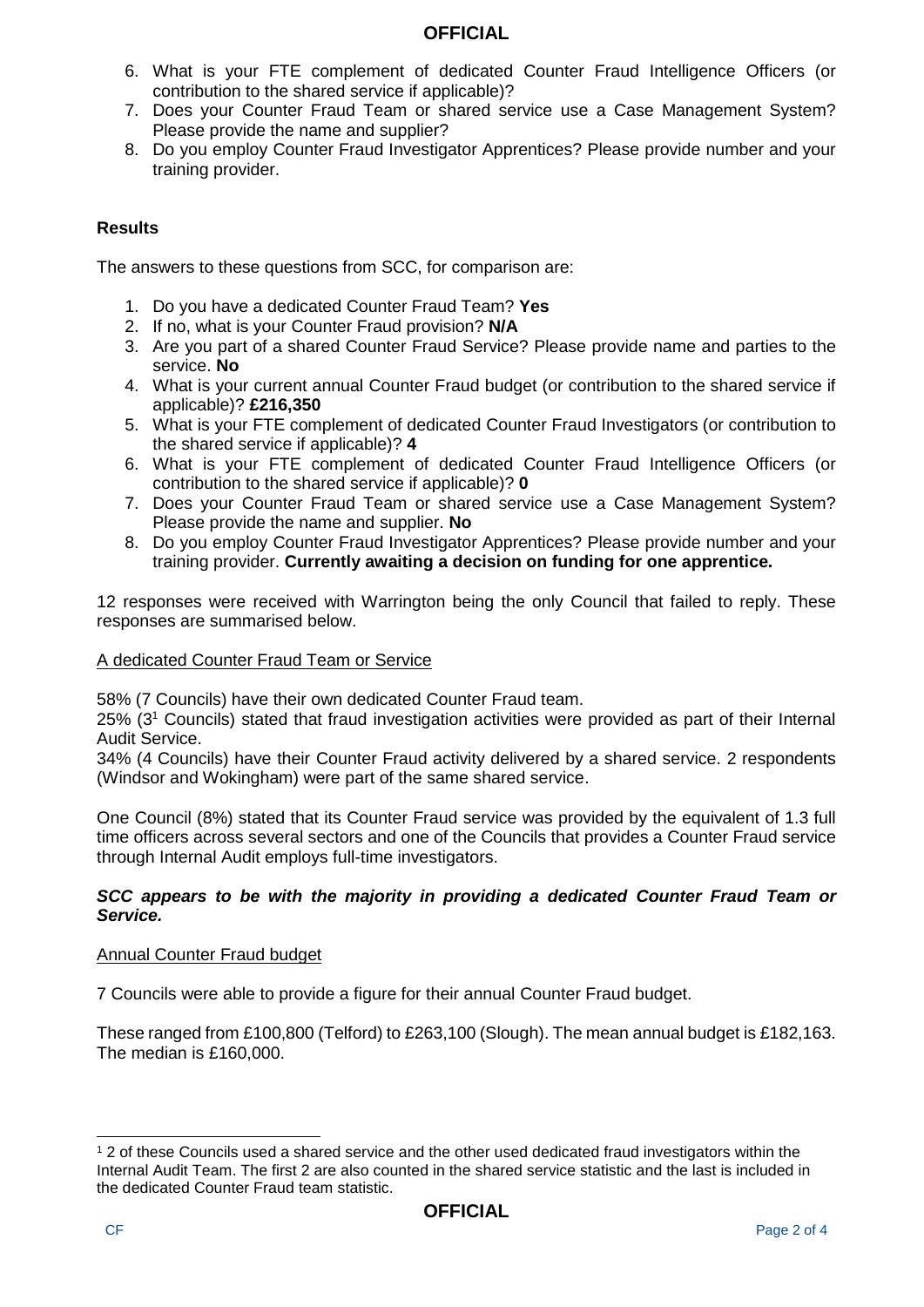#### **OFFICIAL**

The budgets appear to fall into two categories:

- Lower £100,800 to 160,000 (4 Councils) and
- Higher £230,764 to £263,100 (3 Councils).

#### *SCC (£216,350) falls into the higher budget category but below the other Councils in this category.*

#### *If SCC was included in the list, it would come 4th out of 8.*

The Counter Fraud spend per resident ranged from £0.51 (Swindon) to £1.70 (York). The mean spend per resident is £1.03. SCC's spend per resident is £1.18. Unsurprisingly, these fall into the same two categories as described above containing the same Councils with the division being £1.00 per person.

#### *If SCC was included in the list, it would come 3rd out of 8.*

The Councils that provide a fraud service through Internal Audit were unable to provide a specific Counter Fraud budget as there wasn't one. Although the Council that employs full-time investigators in its Internal Audit Team stated that the only dedicated budget was for their salaries and software licences (£85,000).

#### *SCC's Annual Counter Fraud budget compares favourably against other Councils being in the top half by all the measures described above although somewhat behind the leaders.*

#### Counter Fraud staffing levels

The number of full-time equivalent dedicated fraud investigators employed by the respondents ranged from none to 4. Four Councils had 3 or more dedicated investigators.

2 (17%) Councils claimed that this function was combined with the Internal Auditors as they had shared skill sets.

York Council is party to a shared service agreement and stated that they had access to 9 fraud investigators and 3.8 senior fraud investigators, but this service was shared by 9 Councils equating to less than 2 investigators per Council. Luton Council is part of a shared service that provides access to 4 investigators but is shared by 7 Councils. Windsor and Wokingham Councils share a joint Internal Audit / Counter Fraud service where they have no dedicated fraud investigators claiming that there are shared skill sets.

4 (34%) Councils reported employing intelligence officers, and these were no more than one each.

1 Council (Slough) employed 4 investigators and 1 intelligence officer which is the highest staffing level outside of a shared service. This includes a Financial Investigator (FI) and this was the only Council to declare an  $FI<sup>2</sup>$ .

Swindon Council was the only respondent to employ a Fraud Investigator apprentice.

*SCC, with 4 dedicated Fraud Investigators (one of which is now an FI) and no Intelligence Officers, would be tied in 2nd place in terms of staffing levels, discounting shared services. Furthermore, if we are successful in recruiting a Fraud Investigator apprentice, this would put the team ahead of the others in terms of ability and resources, discounting shared services.*

l

<sup>&</sup>lt;sup>2</sup> It should be noted that the Councils were not asked to declare whether they employed Financial Investigators.